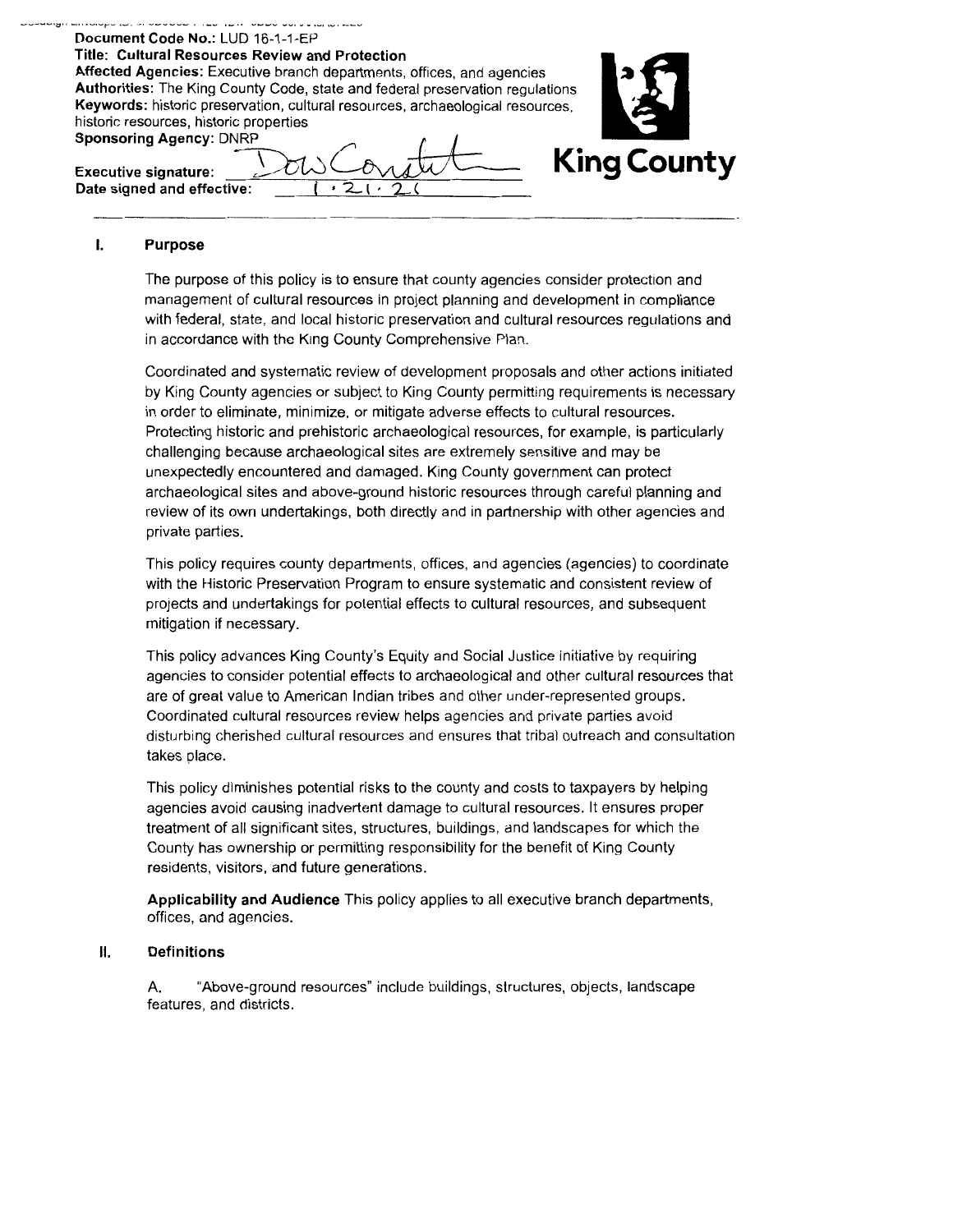B. "Archaeological resource" means "any material remains of human life or activities which are of archaeological interest, including all sites, objects, structures, artifacts, implements, and locations of prehistorical or archaeological interest, whether previously recorded or still unrecognized, including, but not limited to, those pertaining to prehistoric and historic American Indian or aboriginal burials, campsites, dwellings, and their habitation sites, including rock shelters and caves, their artifacts and implements of culture such as projectile points, arrowheads, skeletal remains, grave goods, basketry, pestles, mauls, and grinding stones, knives, scrapers, rock carvings and paintings, and other implements and artifacts of any material" (WAC 25-48-020).

C. "Archaeological site" is "a geographic locality in Washington that contains archaeological objects" (27.53.030 RCW).

D. "Cultural resources" include archaeological sites and other archaeological resources, historic properties, historic resources, landmarks, and ethnographic resources and are the subject of this policy.

 E. "Cultural Resources Procedures" are procedures that provide step-by-step guidance and instruction to agencies on how to comply with the Cultural Resources Review and Protection Policy. Cultural Resources Procedures are maintained by the Department of Natural Resources and Parks (DNRP) and implemented by the Historic Preservation Program (KCHPP) in DNRP.

F. "Department of Archaeology and Historic Preservation" (DAHP) is the Washington State Department responsible for, among other things, reviewing federal, state, and local government projects for effects on cultural resources.

G. "Effects" to archaeological resources usually occur when a project involves ground disturbance. Such disturbance can result from a variety of activities including, but not limited to, construction, landscaping, and modification of existing facilities. Routine maintenance activities must also be considered. Effects to above-ground resources occur when projects involve physical damage to structures from construction (demolition, vibration from heavy truck traffic, dust), indirect physical damage from subsequent increased traffic, adjacent new construction that changes the character of the resource, or obstruction of viewsheds.

 H. "Ethnographic resources" are "sites, structures, landscapes, objects or natural features of significance to a traditionally associated group of people."

I. "Ground disturbance" may result from a variety of different activities including but not limited to, new construction, demolition, habitat restoration, planting, timber harvesting, tree cutting, driving heavy vehicles, landscaping, pile driving, geotechnical investigations, or modifications to existing facilities.

J. "Historic" means "peoples and cultures who are known through written documents in their own or other languages" (27.53.030 RCW).

K. "Historic properties" are "all historic buildings, sites, objects, districts, and landscapes, prehistoric and historic archaeological resources, and traditional cultural places" (King County Comprehensive Plan 2010 p. 6-11). As defined in the National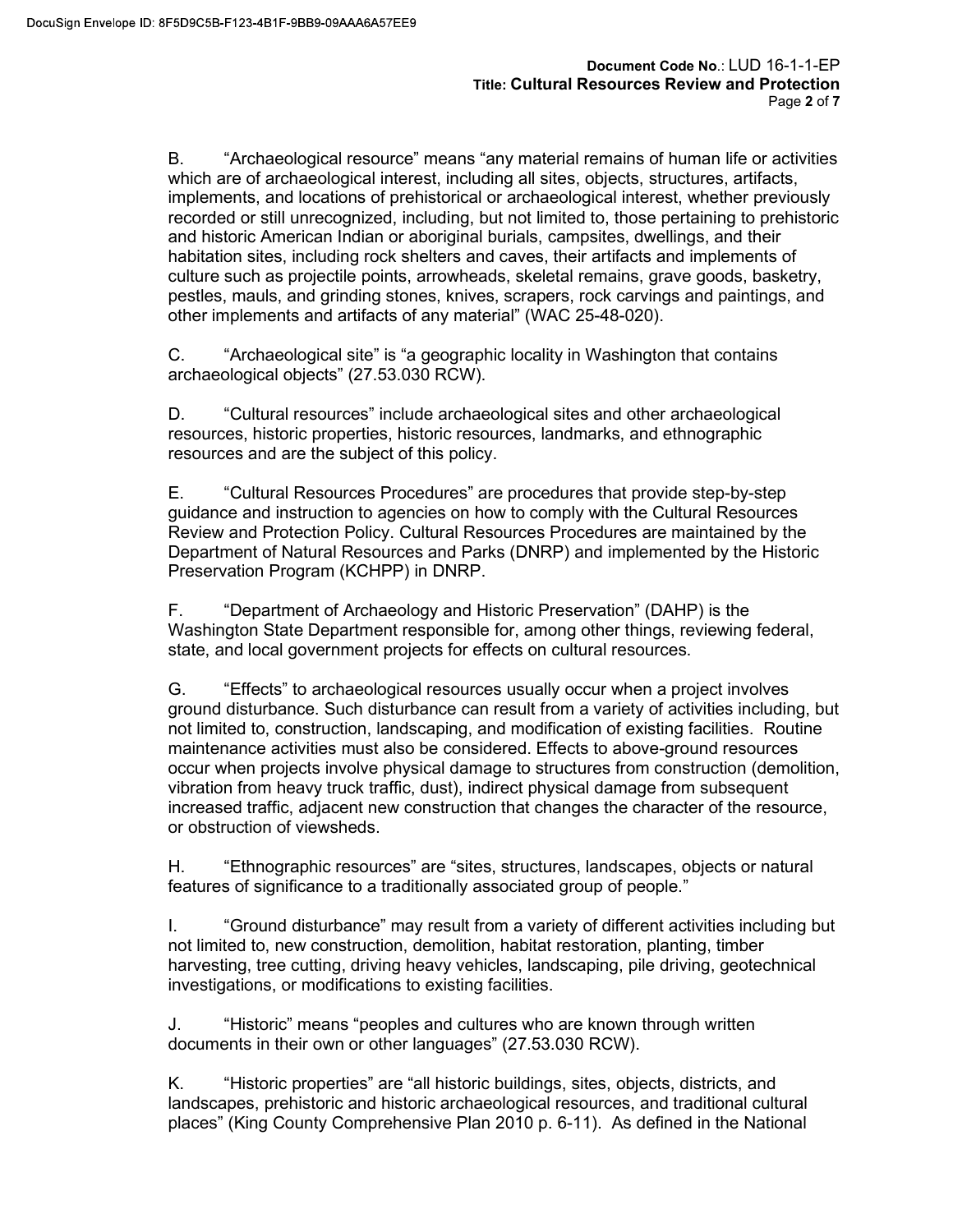Document Code No.: LUD 16-1-1-EP<br>Title: Cultural Resources Review and Protection<br>Page 3 of 7<br>IPA), "'Historic property' or 'historic resource'<br>site, building, structure or object included in, or<br>ister (of Historic Places), Historic Preservation Action of 1966 (NHPA), "'Historic property' or 'historic resource' means any prehistoric or historic district, site, building, structure or object included in, or eligible for inclusion on the National Register (of Historic Places), including artifacts, records, and material remains related to such a property or resource" (NHPA Section 301[5]).

L. "Historic resource" means "a district, site, building, structure or object significant in national, state or local history, architecture, archaeology, and culture" (KCC 20.62.020).

M. "King County Historic Preservation Program" (KCHPP) is the office responsible for providing staffing support for the Landmarks Commission, maintaining the Historic Resource Inventory, reviewing development proposals for projects on or adjacent to a historic resource listed in the Historic Resource Inventory, representing the County in National Historic Preservation Act Section 106 consultation for projects with a federal nexus, and providing technical assistance for unincorporated areas and in cities that participate in King County's regional preservation program via interlocal agreements.

N. "Mitigation" is an action taken in response to an adverse effect to a historic property and is intended to avoid or reduce the severity of the effect. Examples of mitigation actions for buildings and structures include project redesign to avoid disturbance or destruction, in rare cases moving the property, screening to minimize visual and auditory effects, partial preservation in place, rehabilitation/restoration, documentation (including photo documentation), supplementary historical research, granting of preservation covenants or easements, and development of interpretive materials. Examples of mitigation actions for archaeological resources include avoidance, preservation in place, data recovery with subsequent archaeological monitoring, and off-site measures. Avoidance of archaeological resources is preferable, and often much less expensive, than mitigation through data recovery.

O. "Prehistoric" means "peoples and cultures who are unknown through contemporaneous written documents in any language" (27.53.030 RCW).

P. "Site" means "the location of a significant event, a prehistoric or historic occupation or activity, or a building or structure, whether standing, ruined, or vanished, where the location itself maintains an historical or archaeological value regardless of the value of any existing structures" (KCC 20.62.020).

# III. Policy

Treatment of cultural resources in King County is guided by federal, state, and local regulations, including the National Historic Preservation Act of 1966, the State Environmental Policy Act, and King County Code, among others. In addition, the King County Comprehensive Plan provides planning directives related to protection and management cultural resources. Summaries of applicable regulations, among others, and comprehensive plan directives, are included in Appendix A to this policy.

A. Agency staff shall refer public and private development proposals that involve ground disturbance, vegetation modification, or other potential visual or environmental effects to above- or below-ground historic or prehistoric cultural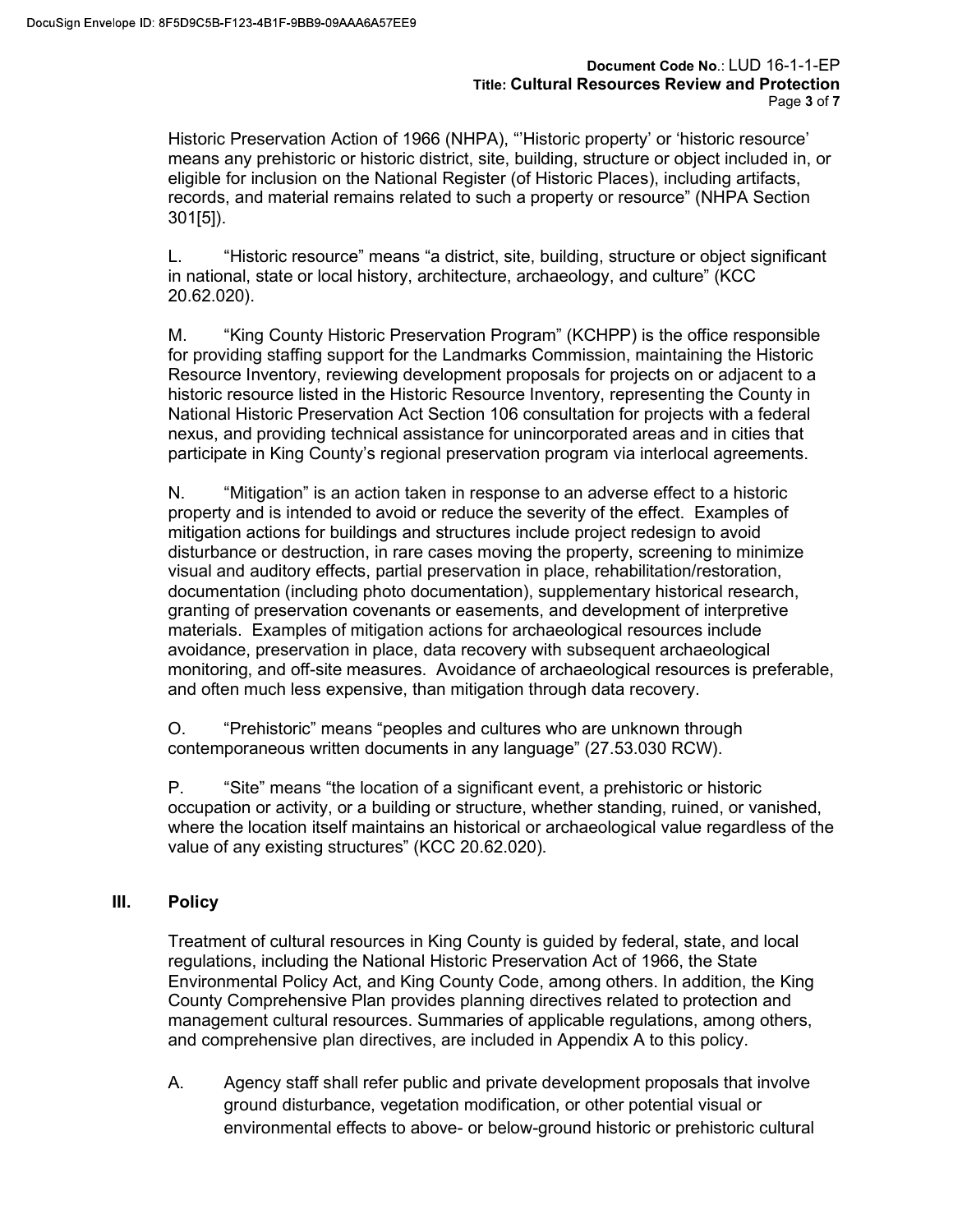Document Code No.: LUD 16-1-1-EP<br>Title: Cultural Resources Review and Protection<br>Page 4 of 7<br>ated review and guidance in accordance with<br>rehensive plan citations summarized in resources to KCHPP for coordinated review and guidance in accordance with applicable regulations and comprehensive plan citations summarized in Appendix A, among others.

B. Cultural Resources Procedures shall guide implementation of this policy. KCHPP shall coordinate with agency staff, complete project reviews, and provide guidance on treatment of cultural resources in accordance with Cultural Resources Procedures maintained by KCHPP in the Department of Natural Resources and Parks (DNRP).

## IV. Implementation Plan

- A. This policy becomes effective for Executive Branch agencies on the date that it is signed by the Executive. The Department of Natural Resources and Parks is responsible for implementation of this policy.
- B. The Historic Preservation Program is responsible for communicating this policy to the management structure within their respective agencies and other appropriate parties.

## V. Maintenance

- A. This policy will be maintained by the Department of Natural Resources and Parks.
- B. This policy will automatically expire five (5) years after its effective date. A new, revised, or renewed policy will be initiated by the Department of Natural Resources and Parks or its successor agency prior to the expiration date.

## VI. Consequences for Noncompliance

- A. Referral of a specific project and associated actions to DAHP for additional review and required permits.
- B. Failure to comply with King County, state, and/or federal laws governing treatment of cultural resources may result in damage to or destruction of such resources. Should such damage or destruction occur, agencies may be required to mitigate for the loss by contributing to KCHPP's mitigation fund to support future historic preservation or archaeology projects or by other means, pay for a damage assessment and any fines under state law, and/or follow provisions specified in a Memorandum of Agreement under federal law.
- Appendices: Appendix A. Regulations and Planning Directives Governing Treatment of Cultural Resources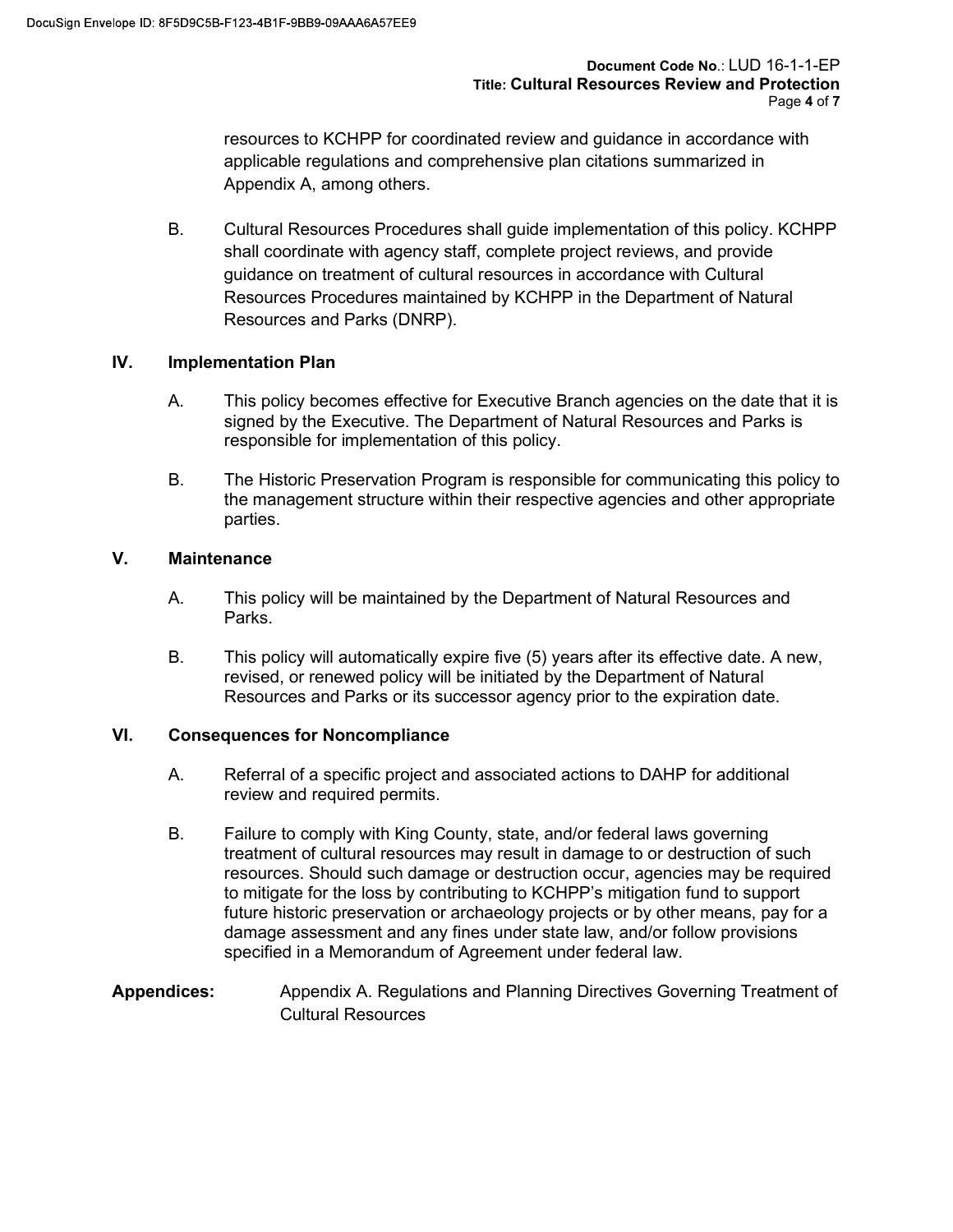# APPENDIX A REGULATIONS AND PLANNING DIRECTIVES GOVERNING TREATMENT OF CULTURAL RESOURCES

National Historic Preservation Act of 1966, Section 106. Section 106 of the National Historic Preservation Act of 1966, Section 106. Section 106. IUD 16-1-1-EP<br>
Preservation Act (NHPA) granted legal status to historic preservation Act (NHPA) granted legal status to historic preservation in federal planning,<br>
ReGULA decision-making, and project execution. Section 106 requires all federal agencies to take into account the effects of their actions on historic properties and provide a reasonable opportunity to comment on those actions and the manner in which federal agencies are taking historic properties into account in their decisions. (36 CFR Part 800). The Advisory Council on Historic Preservation (ACHP) is the federal agency charged with overseeing the Section 106 process.

U.S. Department of Transportation Act of 1966, Section 4(f). Section 4(f) of the U.S. Department of Transportation (U.S. DOT) Act refers to the original section which provided for consideration of park and recreation lands, wildlife and waterfowl refuges, and historic sites during transportation project development (23 CFR 774). The law is implemented by the Federal Highway Administration (FHWA) and the Federal Transit Administration. Section 4(f) applies to projects that receive funding from or require approval by an agency of the U.S. DOT.

State Environmental Policy Act. The State Environmental Policy Act (SEPA) process identifies and analyzes environmental impacts associated with governmental decisions. These decisions may be related to issuing permits for private projects, constructing public facilities, or adopting regulations, policies, and plans. The SEPA review process helps agency decisionmakers, applicants, and the public understand how the entire proposal will affect the environment. SEPA can be used to modify or deny a proposal to avoid, reduce, or compensate for probable impacts. (Chapter 43.21C RCW and Chapter 197-11 WAC).

Governor's Executive Order 05-05. GEO 05-05 requires all state agencies implementing or assisting capital projects using funds appropriated in the state's biennial capital budget to consider how future proposed projects may impact significant cultural and historic places. To do so, agencies are required to notify the Department of Archaeology and Historic Preservation (DAHP), the Governor's Office of Indian Affairs (GOIA), and concerned tribes and afford them an opportunity to review and provide comments about potential project impacts. (GEO 05-05).

# King County Code Section 20.62. Protection and Preservation of Landmarks, Landmark Sites and Districts

A. The protection, enhancement, perpetuation and use of buildings, sites, districts, structures and objects of historical, cultural, architectural, engineering, geographic, ethnic and archaeological significance located in King County, and the collection, preservation, exhibition and interpretation of historic and prehistoric materials, artifacts, records and information pertaining to historic preservation and archaeological resource management are necessary in the interest of the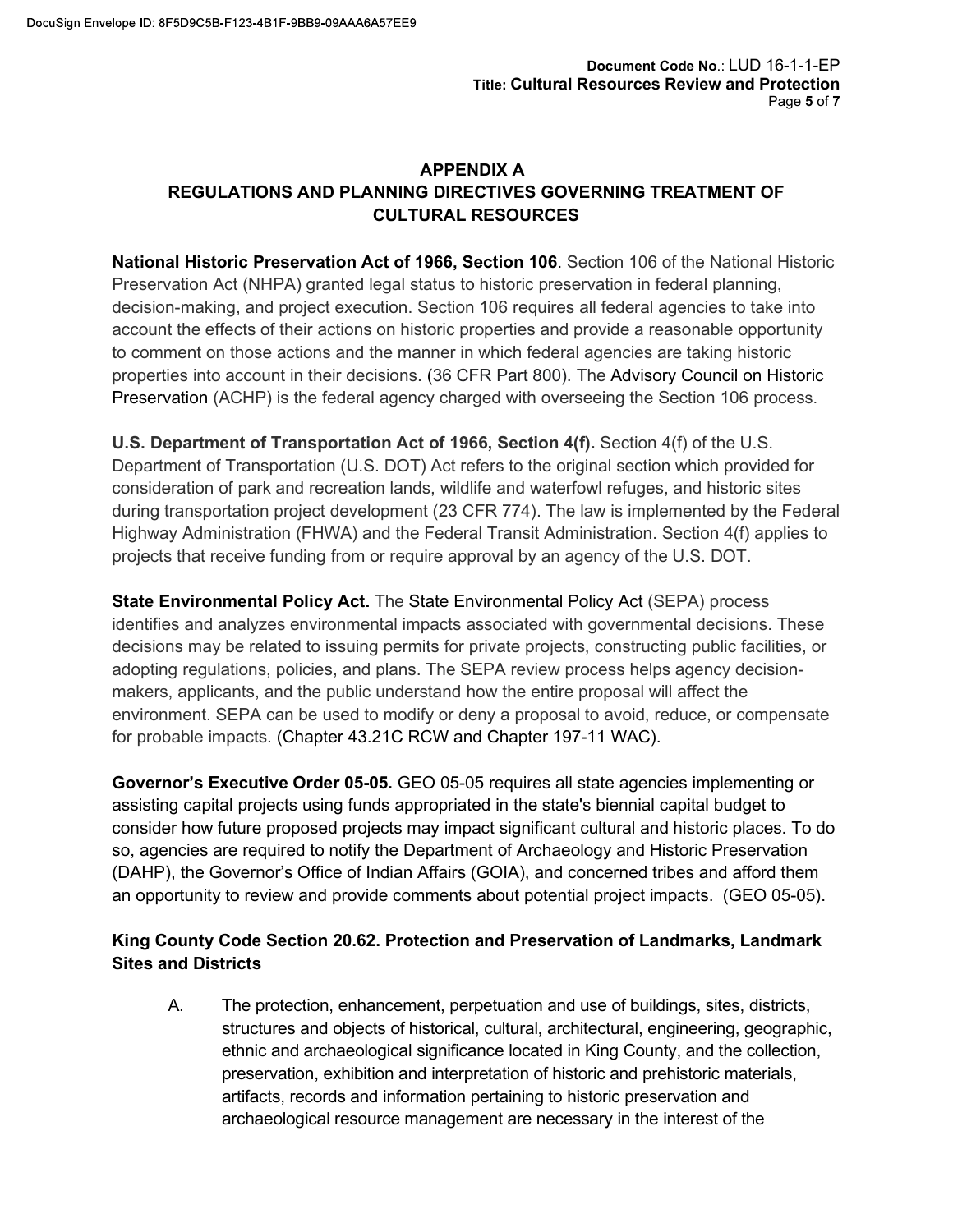prosperity, civic pride and general welfare of the people of King County. (K.C.C. 20.62.010)

- B. Such cultural and historic resources are a significant part of the heritage, education and economic base of King County, and the economic, cultural and aesthetic wellbeing of the county cannot be maintained or enhanced by disregarding its heritage and by allowing the unnecessary destruction or defacement of such resources. (K.C.C. 20.62.010)
- C. King County shall not approve any development proposal or otherwise issue any authorization to alter, demolish, or relocate any historic resource identified in the King County Historic Resource Inventory, pursuant to the requirements of this chapter. (K.C.C. 20.62.150)

# King County Comprehensive Plan, 2016 Update, Chapter 7. Parks, Open Space and Cultural Resources

- A. King County shall be a steward of cultural resources under its control. It shall identify and evaluate cultural resources, preserve public art works and significant historic properties, and interpret and provide public access to them whenever appropriate. County departments and divisions shall collaborate with the Historic Preservation Program to nominate eligible properties for landmark designation. (P-201)
- B. King County shall consider equity and social and environmental justice in its promotion and protection of cultural resources. (P-202)
- C. King County shall encourage preserving, reusing and recycling historic buildings in its facilities planning and other relevant actions. (P-203)
- D. The King County Executive and the King County Council shall regularly seek advice from the Landmarks Commission on programs, policies and regulations that support and enhance preservation and protection of significant historic properties. Many municipalities do not have sufficient resources to administer an historic preservation program. As a result, the history of the region is endangered. Comprehensive and coordinated protection of significant historic properties is necessary in order to ensure that King County's history is preserved. (P-215)
- E. King County shall administer a historic preservation program to identify, protect and enhance historic properties throughout the region. Historic preservation is an ongoing process that requires identification, evaluation, designation and protection of significant properties, and attention to long-term enhancement and interpretation. Historic properties are often destroyed through neglect. Regular maintenance and other management practices that protect historic properties are